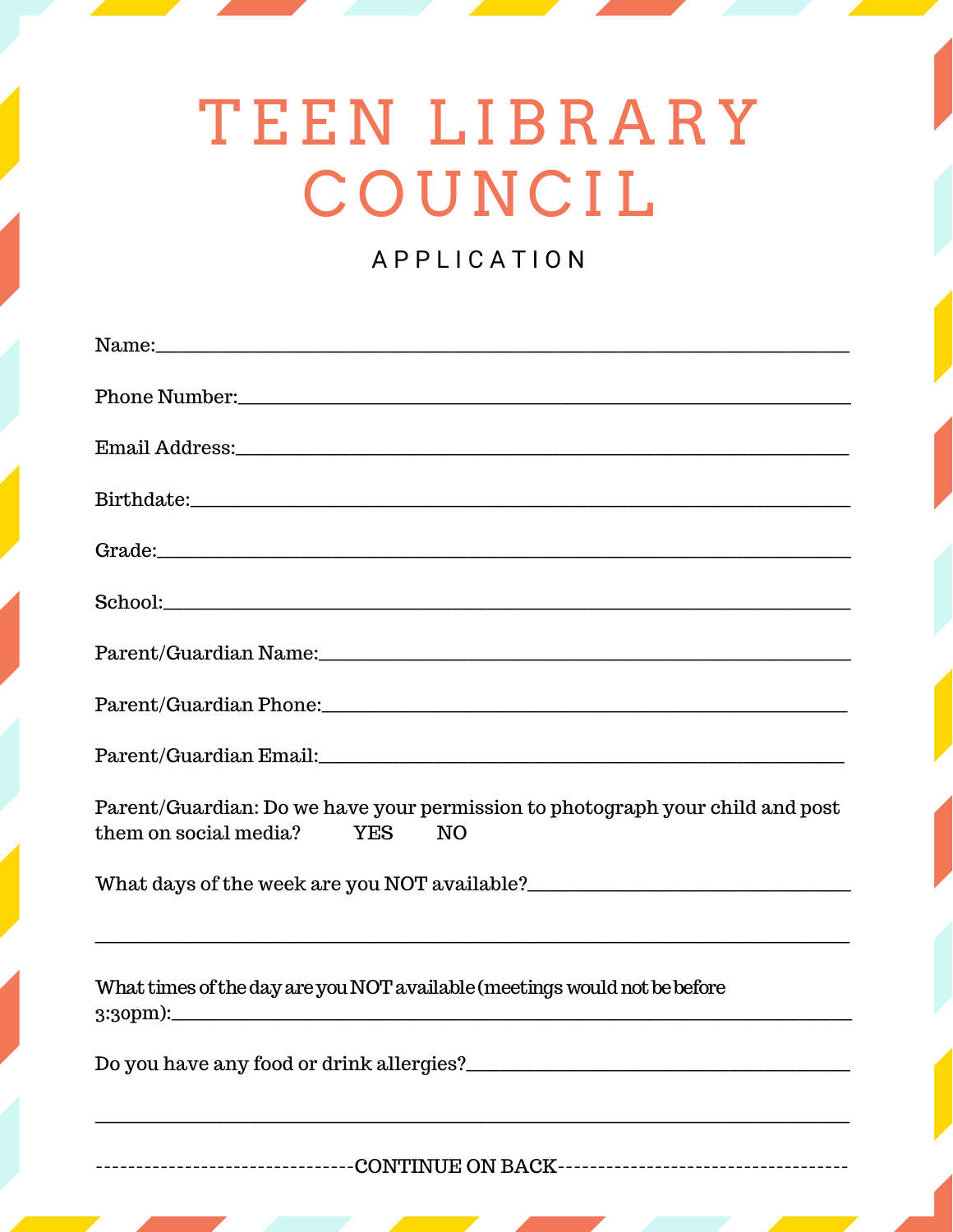| <u> 1989 - Andrea Santana, amerikana amerikana amerikana amerikana amerikana amerikana amerikana amerikana amerik</u> |  |
|-----------------------------------------------------------------------------------------------------------------------|--|
|                                                                                                                       |  |
|                                                                                                                       |  |
|                                                                                                                       |  |
| What's your favorite drink?                                                                                           |  |
| <u> 1989 - Johann Stoff, deutscher Stoff, der Stoff, der Stoff, der Stoff, der Stoff, der Stoff, der Stoff, der S</u> |  |
| Do you have any questions?                                                                                            |  |
|                                                                                                                       |  |
|                                                                                                                       |  |
|                                                                                                                       |  |
|                                                                                                                       |  |
|                                                                                                                       |  |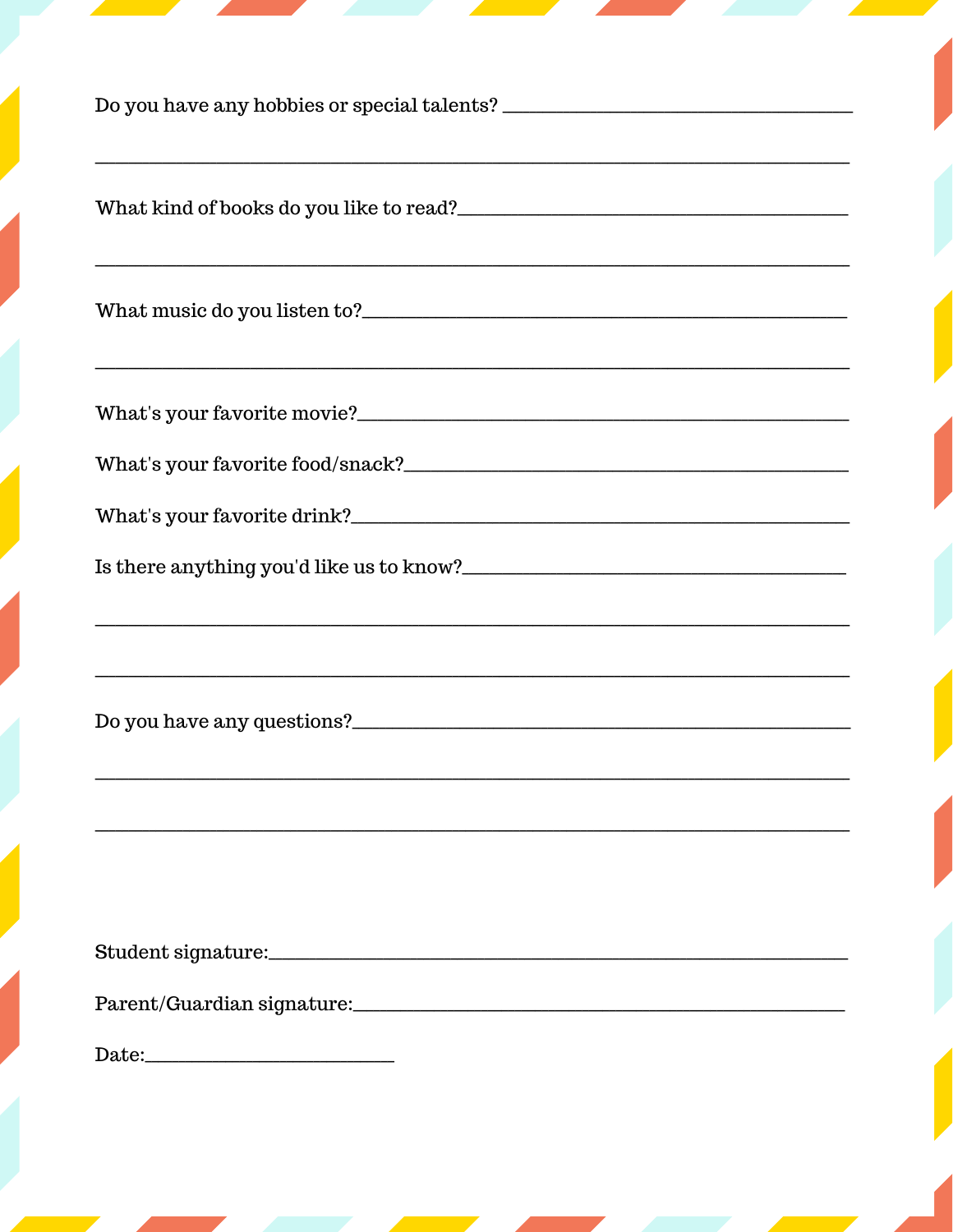# T EEN LIB R A R Y **COUNCIL**

### MISSION STATEMENT & CODE OF CONDUCT

## Mission Statement

The mission of the Beauregard Parish Library's Teen Library Council is to encourage volunteering, and participation in the library, and to assist the library in both developing and implementing programs which serve local teens. students age 12-19 to become life-long library users through the promotion of reading,

## Code of Conduct

As a TLC member, I will adhere to the library's Patron Behavior Policy (see reverse side) and will:

- Attend all TLC meetings unless otherwise excused in advance by the TLC Advisor. 1.
- 2. Be trustworthy and reliable in carrying out responsibilities I've accepted.
- Take responsibility for my choices and accept the consequences of my actions. 3.
- Work cooperatively with the library staff and other TLC members. 4.
- Respect other's opinions and make every attempt to include all participants in activities. 5.
- Respect all persons, facilities, and vehicles. I will be responsible for any damage caused by my 6. behavior.
- Look out for the safety and well-being of others and will act quickly to report anything which 7. threatens it.
- Accept that I am a role model and will use proper etiquette, including: 8.
	- a) No public display of affection

b) Dress respectfully- shirts and bottoms should cover body parts which undergarments are typically used to cover.

- c) Use electronics appropriately during the meeting
- d) No profanity or weapons (such as pocket knives)

I understand and agree to the terms and conditions of the Code of Conduct. I understand the following procedures will be taken if I do not uphold the Code of Conduct:

First Offense: You will receive a warning

Second Offense: Your parent/guardian will be contacted

Third Offense: You will be removed from the council

administration, may result in immediate removal from the council. Please note: Extreme or severe violation of the Code of Conduct, as determined by library

Student signature:

Parent/Guardian signature:

Date:\_\_\_\_\_\_\_\_\_\_\_\_\_\_\_\_\_\_\_\_\_\_\_\_\_\_\_\_\_\_\_\_\_\_\_\_\_\_\_\_\_\_\_\_\_\_\_\_\_\_\_\_\_\_\_\_\_\_\_\_\_\_\_\_\_\_\_\_